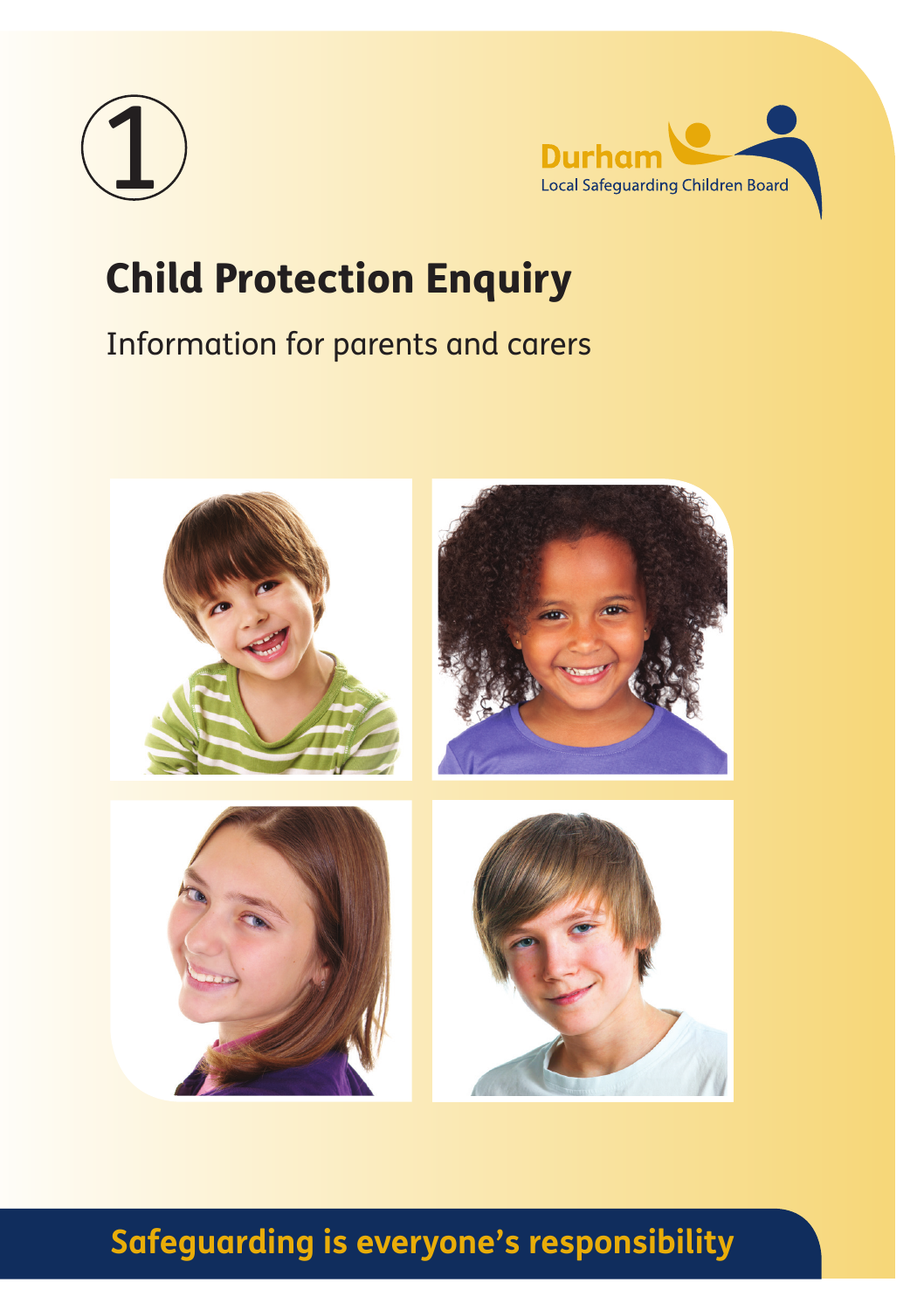#### **This leaflet has been written to answer some of the questions parents and carers have about Child Protection Enquiries.**

If you have difficulty reading, the social worker can arrange for someone to help you understand what the leaflet says.

#### **The Child Protection Enquiry**

If you have been given a copy of this leaflet you will have seen a social worker and possibly a police officer because of concerns about your child.

In order to help protect your child, it is important that you are fully involved in any enquiry. You will need to be told exactly what the concerns are so that you are clearly informed and can cooperate with the agencies involved in the enquiry.

If there is anything you do not understand you must ask for it to be explained more fully. Every attempt will be made to make things clear.

The focus of the work of the investigation team will be the safeguarding of your child.

#### **The welfare of children will always come first.**

#### **The various stages of a Child Protection Enquiry**

When concerns about the safety or well-being of a child are reported to the police or the council these must be investigated.

#### **Immediate protection from danger**

**Very occasionally information is received, or a child is found to be in such serious danger that it is necessary to remove the child immediately to protect them from harm.**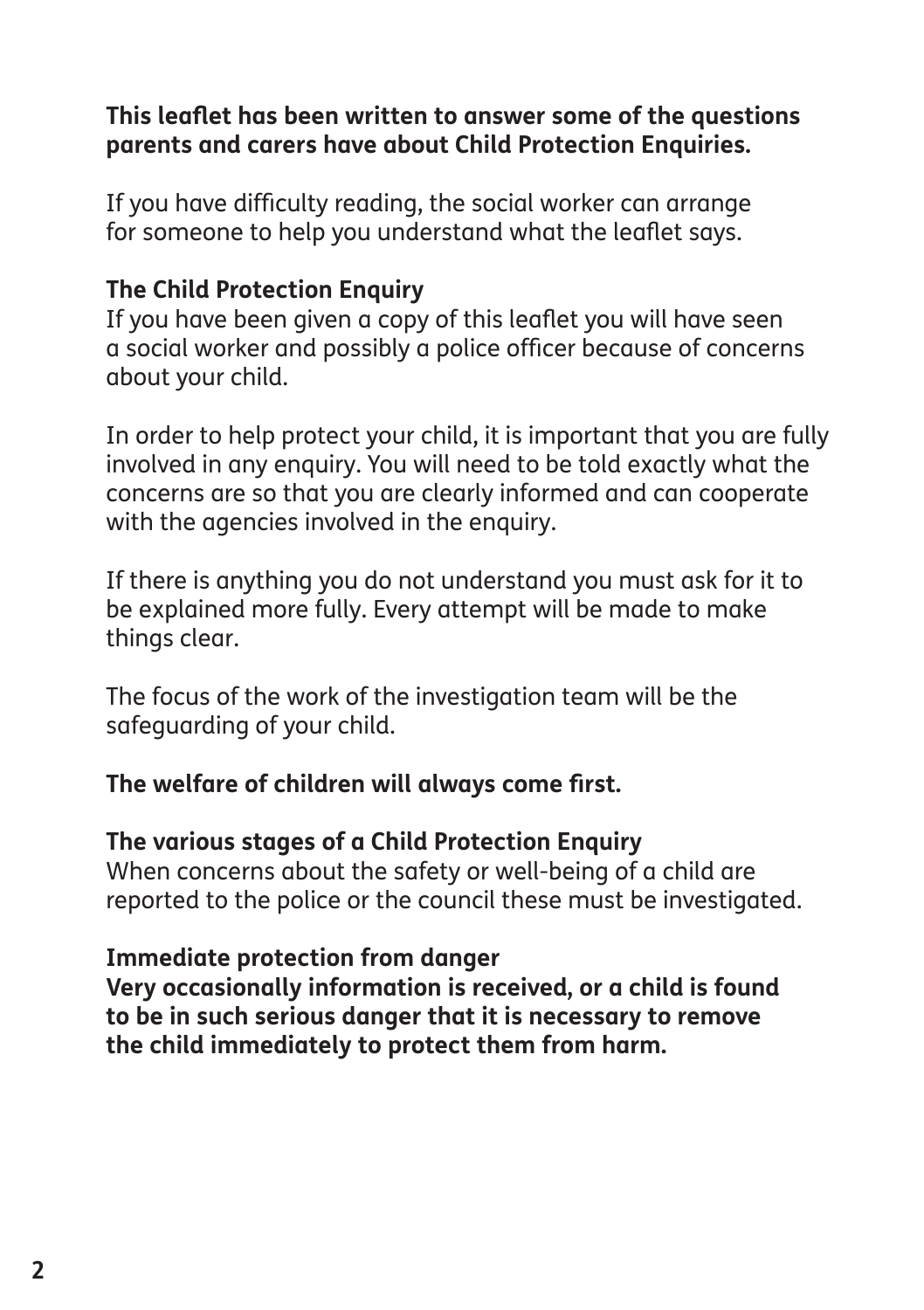## **Child Protection Enquiries in relation to immobile (pre-mobile) babies and children**

Some children are particularly vulnerable due to age and mobility. Any injuries to babies who are not yet mobile will lead to concerns being raised by professionals. This is relevant to newborn babies but can equally relate to children when their movement is limited, such as not able to roll, crawl or walk.

# **All professionals have to look very seriously at any bruising to a baby before they can roll, crawl or walk.**

Some examples of where there will be concerns include:

- Bruises that are seen away from bony areas
- Bruises to the face, back, abdomen, arms, buttocks, ears and hands
- Multiple bruises of uniform shape
- Bruises that show the shape of an implement
- Bruising in children who are not independently mobile

## **Process**

A bruise will never be considered by itself, no matter what the age of the child and it will always be assessed taking into account the child's (and parents) medical and social history, developmental stage and the explanation given for the bruise.

When a bruise is noted on babies and children who are not yet mobile a referral to Children's Services may be made so that child protection procedures can begin. Your health visitor and doctor will be informed of any action taken.

In all cases where there are visible injuries, a medical assessment will be considered. The consultant paediatrician (a doctor that specialises in the medical care and treatment of children) will be contacted and an appointment set up for the same day to have the child assessed and medically evaluated.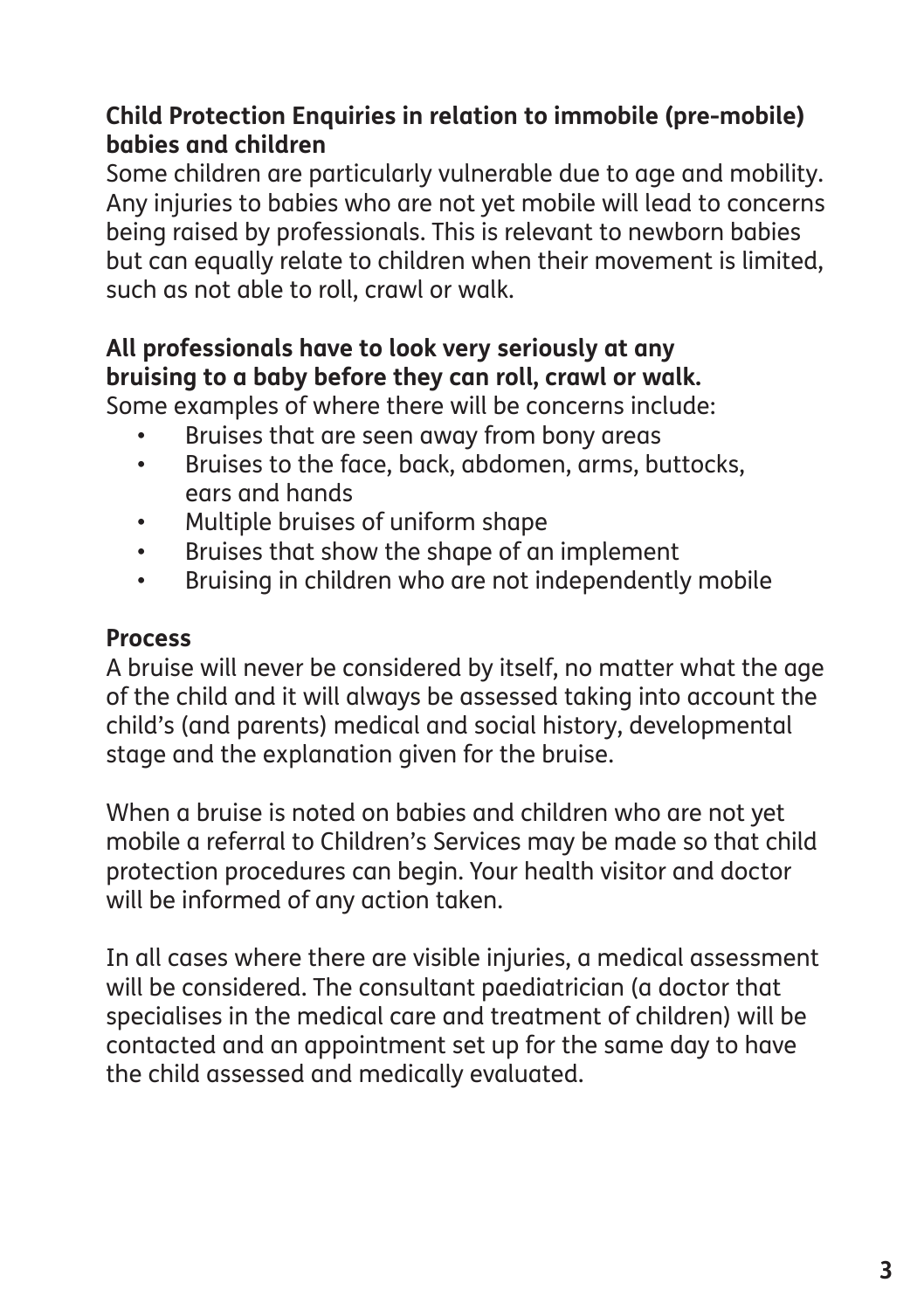# **Stage 1**

## **Initial checks**

Checks are made with other professionals to find out more about you and your family. For example, the school, health visitor or doctor may be asked for information. This may seem intrusive, but it is necessary to talk to people who know your child because important decisions about their welfare and safety will need to be made. Your consent may be asked for, in order to start the checks. If you do not give consent, the enquiry may still continue, if it is thought that your child is at risk of harm.

# **Stage 2**

## **Strategy meeting**

Once the social worker and police officer (if one is involved) have completed their initial enquiry they will meet with a manager from Children's Services and other professionals who know your family. The purpose of the meeting is to share information and decide what further action is needed. It is then decided if and how the enquiry will proceed. The meeting will also decide:

- Who will be seen and by whom
- When and how children will be seen
- Whether there is a need to clarify or obtain other information
- Whether a medical diagnosis or examination of the child is necessary

You will be spoken to following the strategy meeting and you may be asked to give your consent for your child to be spoken to.

Only on rare occasions would action be taken, or children seen without the knowledge of their parents or carers. This action would only be taken if it was seen to be in the child's best interest, in which case strict procedures would be followed.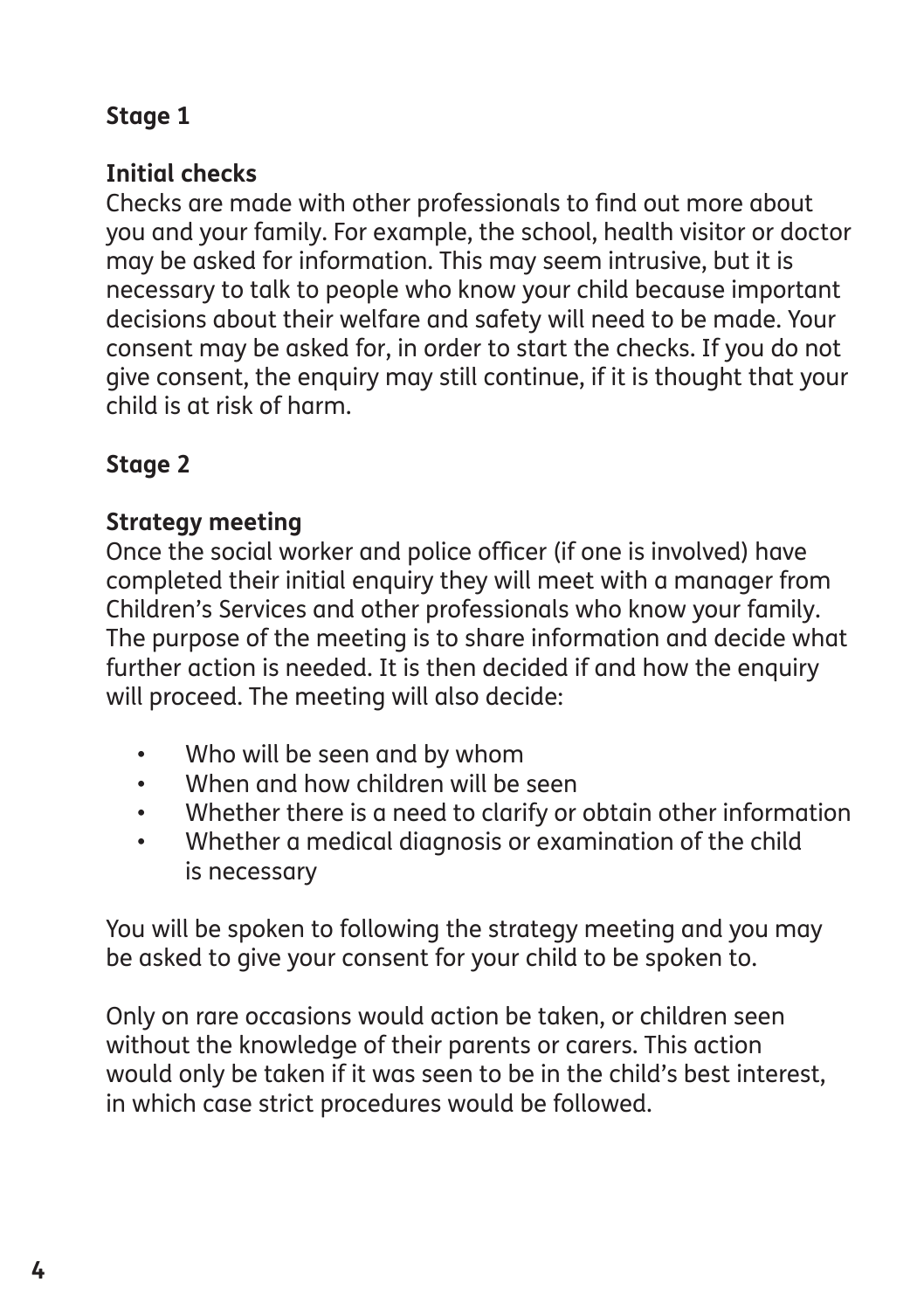# **Stage 3**

### **Visiting your family**

A social worker and possibly a plain clothes police officer will visit you to introduce themselves and explain the details of the concerns that have been raised.

If information suggests that your child has been sexually or physically harmed you may be asked for permission to have your child seen by a paediatrician. The paediatrician is also experienced in the diagnosis of the cause of injuries and can help to understand the possible causes. Any child over 16 can give consent to an examination. A child younger than 16 can consent if it is felt that he or she understands what this means. You will be asked for consent; if this is refused then legal advice may be sought by Children's Services, to find a way forward.

The social worker or police officer may talk to you about the most suitable way to interview your child. They may ask to see your child on their own. All attempts will be made to make sure that your child is not distressed by these actions.

In some situations a criminal offence against a child may have taken place which could result in court action. If it is felt that a child may have to give evidence against an adult, the child may be asked to be interviewed on video. Your child would need to be willing for this to take place.

## **Stage 4**

### **Decision making**

At the end of the enquiry the social worker or police officer (if involved) and a manager from Children's Services will decide whether there are any remaining child protection concerns. If there are, you will be invited to a Child Protection Conference to discuss these.

You can find more information in our leaflet: **'2 Child Protection Conferences, Information for parents and carers'**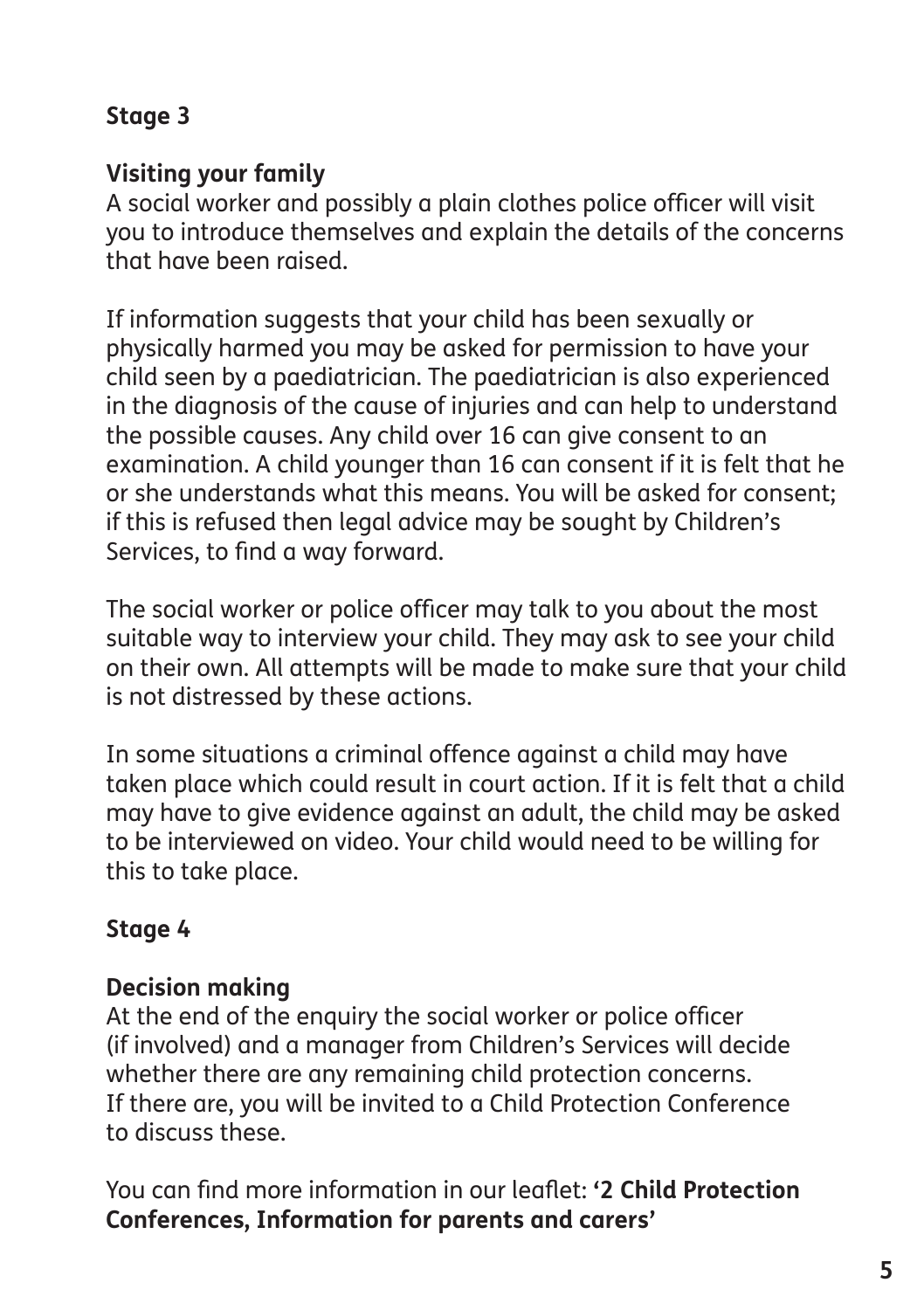## **Notes**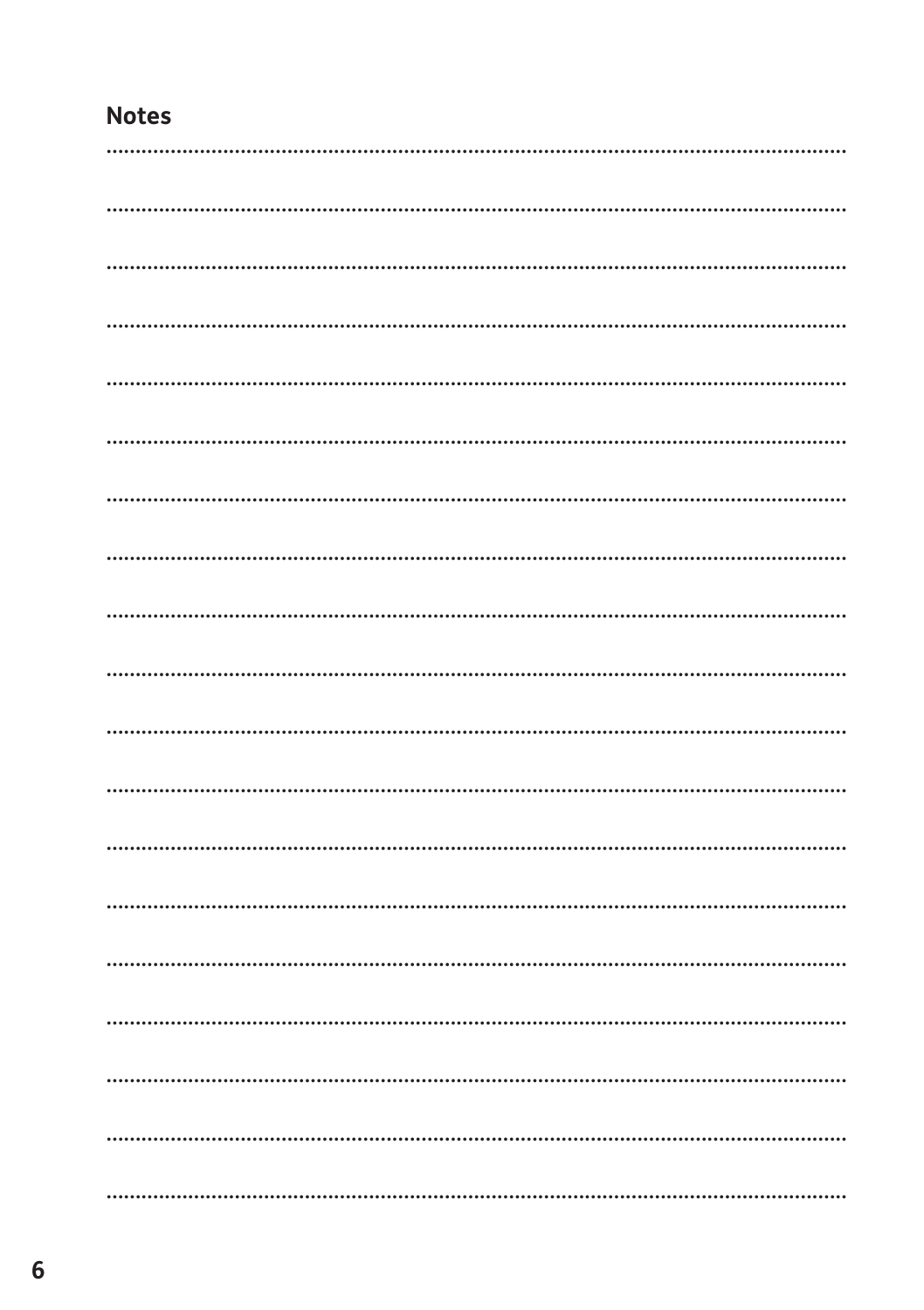## **Notes**